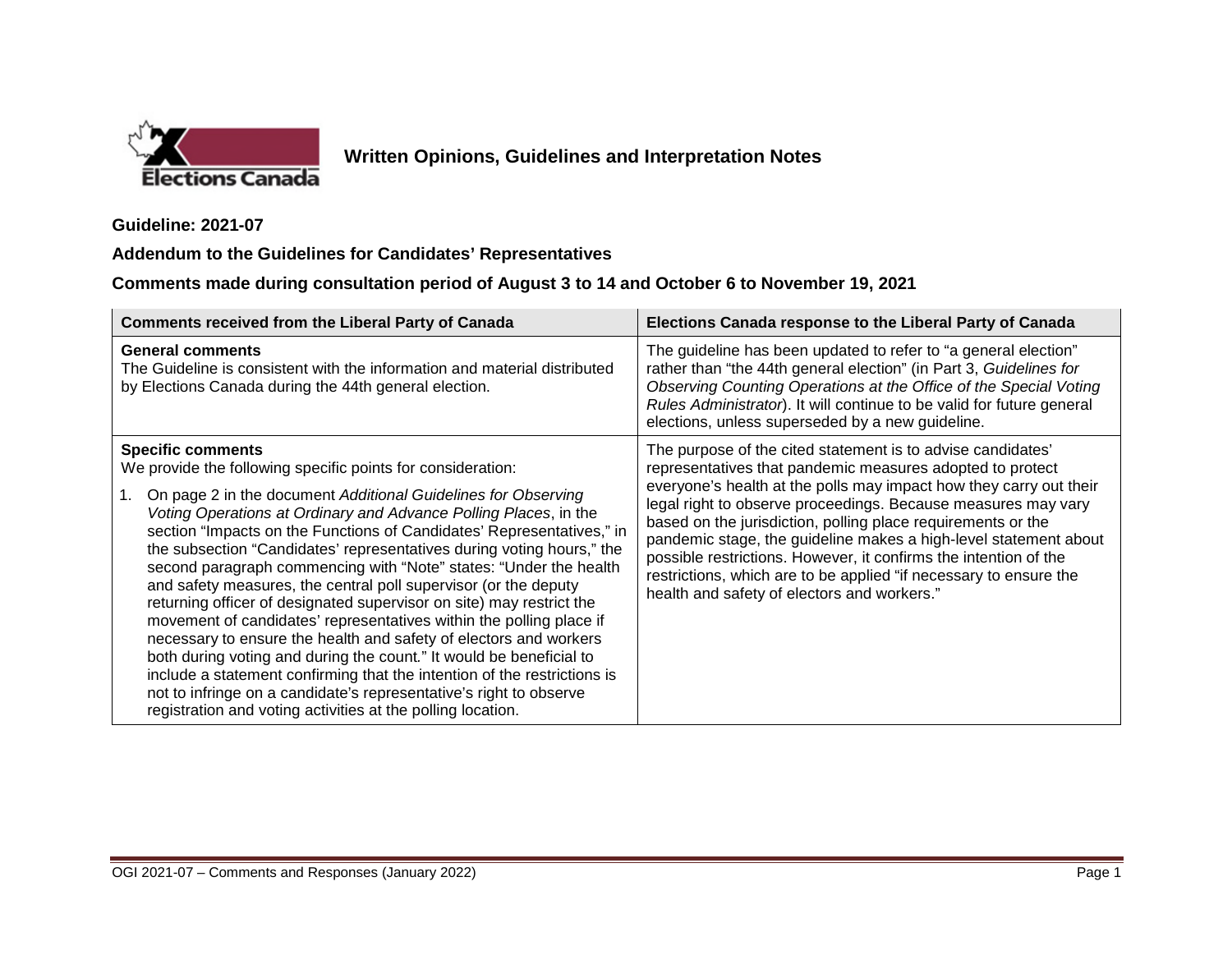| 2.<br>On page 4 in the document Guidelines for Observing Special Ballot<br>Voting Operations and Special Ballot Verification and Counting at<br>Returning Offices, in the section "Registration and Voting<br>Procedures," in the subsection "Registering to Vote by Special Ballot,"<br>the fourth paragraph states: "Once an elector's application to vote by<br>special ballot is accepted and a special ballot voting kit is issued, they<br>can only vote by special ballot in the current election. They cannot<br>vote at the advance or election day polls." It would be useful guidance<br>to explain that poll workers are authorized to allow an elector to vote<br>in person, even if they had applied to vote by special ballot, so long<br>as they complete a Voting Status Certificate.                                                                                                                                                            | In the 44th general election, because of pandemic challenges and<br>the increase in applications to vote by mail, the Chief Electoral<br>Officer issued an instruction adapting the Canada Elections Act to<br>allow electors who had applied to vote by mail to instead vote at<br>the polls in limited circumstances (Instruction 179-G-2021-05).<br>There is no regular provision in the Act for an elector to vote at the<br>polls once their application for a special ballot has been<br>accepted. As the instruction was exceptional and time-limited, the<br>guideline has not been updated in this respect.                                                                                                                                                                                                      |
|-------------------------------------------------------------------------------------------------------------------------------------------------------------------------------------------------------------------------------------------------------------------------------------------------------------------------------------------------------------------------------------------------------------------------------------------------------------------------------------------------------------------------------------------------------------------------------------------------------------------------------------------------------------------------------------------------------------------------------------------------------------------------------------------------------------------------------------------------------------------------------------------------------------------------------------------------------------------|---------------------------------------------------------------------------------------------------------------------------------------------------------------------------------------------------------------------------------------------------------------------------------------------------------------------------------------------------------------------------------------------------------------------------------------------------------------------------------------------------------------------------------------------------------------------------------------------------------------------------------------------------------------------------------------------------------------------------------------------------------------------------------------------------------------------------|
| <b>Comments received from the Commissioner of Canada Elections</b>                                                                                                                                                                                                                                                                                                                                                                                                                                                                                                                                                                                                                                                                                                                                                                                                                                                                                                | Elections Canada response to the Commissioner of Canada<br><b>Elections</b>                                                                                                                                                                                                                                                                                                                                                                                                                                                                                                                                                                                                                                                                                                                                               |
| On page 5 of the Guidelines for Observing Special Ballot Voting<br>Operations and Special Ballot Verification and Counting at Returning<br>Offices, the following is stated:<br>"A local elector who does not vote immediately, but rather leaves with<br>their special ballot voting kit, is responsible for ensuring that the<br>completed ballot reaches the office of the returning officer in their<br>electoral district before the polls close in that electoral district on<br>election day. Otherwise, it cannot be counted."<br>This statement does not appear to accurately reflect the wording of<br>subsections 239(2) and (3) of the Canada Elections Act, which allows a<br>local elector who takes out their special ballot to complete it and return it<br>either to the office of the returning officer in their electoral district or to the<br>Special Voting Rules Administrator in Ottawa. In both cases the ballot<br>ought to be counted. | The statement has been modified as follows: " is responsible for<br>ensuring that the completed ballot reaches the office of the<br>returning officer in their electoral district before the polls close in<br>that electoral district or reaches Elections Canada headquarters<br>no later than 6:00 p.m., Eastern Time, on election day.<br>Otherwise, it cannot be counted."<br>Please note that, while the draft guideline misstated the treatment<br>of potentially misdirected ballots, Elections Canada has not<br>rejected any local electors' ballots for being returned to<br>headquarters rather than to the local office. Moreover, this scenario<br>is unlikely to occur since an elector's special ballot voting kit<br>contains a pre-addressed envelope for returning ballots to the<br>correct location. |